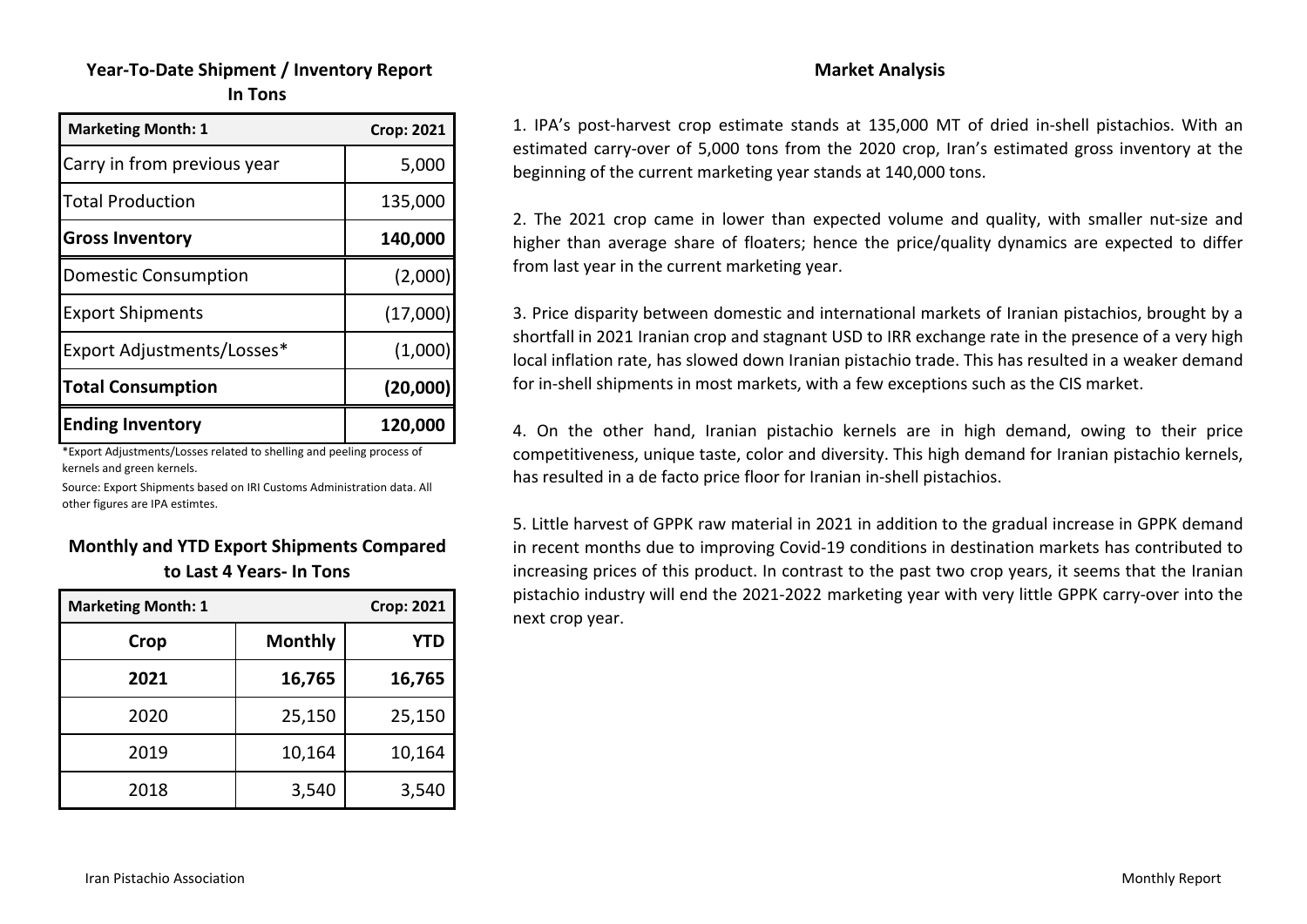| <b>Crop: 2021</b><br><b>Marketing Month: 1</b> |                          |                |                          |                          |         |                |                          |                          |                          |                          |                |            |
|------------------------------------------------|--------------------------|----------------|--------------------------|--------------------------|---------|----------------|--------------------------|--------------------------|--------------------------|--------------------------|----------------|------------|
| <b>Product</b>                                 |                          | Open In-Shell  | <b>Closed Shell</b>      |                          |         | <b>Kernel</b>  | GPPK & Split K.          |                          | <b>Others</b>            |                          | <b>Total</b>   |            |
| <b>Destination</b>                             | Monthly                  | <b>YTD</b>     | Monthly                  | <b>YTD</b>               | Monthly | <b>YTD</b>     | Monthly                  | <b>YTD</b>               | Monthly                  | <b>YTD</b>               | <b>Monthly</b> | <b>YTD</b> |
| <b>Far East</b>                                | 5,589                    | 5,589          | 2,187                    | 2,187                    | 28      | 28             | $\overline{a}$           | $\overline{\phantom{0}}$ | $\overline{\phantom{0}}$ | $\blacksquare$           | 7,804          | 7,804      |
| <b>CIS</b>                                     | 3,060                    | 3,060          | $\overline{\phantom{a}}$ | $\overline{\phantom{0}}$ | 3       | 3              |                          | $\overline{\phantom{0}}$ | $\overline{\phantom{0}}$ | $\overline{\phantom{a}}$ | 3,063          | 3,063      |
| <b>Indian Subcontinent</b>                     | 1,661                    | 1,661          | $\overline{\phantom{0}}$ | $\blacksquare$           | 145     | 145            |                          | $\overline{\phantom{0}}$ | $\overline{\phantom{0}}$ | $\blacksquare$           | 1,806          | 1,806      |
| <b>EU15</b>                                    | 616                      | 616            | 309                      | 309                      | 392     | 392            | 0                        | $\mathbf 0$              | $\overline{2}$           | $\overline{2}$           | 1,320          | 1,320      |
| <b>Re-Export Markets</b>                       | 721                      | 721            | 226                      | 226                      | 286     | 286            | 8                        | 8                        | 5                        | 5                        | 1,245          | 1,245      |
| Middle East                                    | 957                      | 957            | $\overline{\phantom{a}}$ | $\blacksquare$           | 167     | 167            | 19                       | 19                       | 37                       | 37                       | 1,181          | 1,181      |
| <b>Other Europe</b>                            | 217                      | 217            | $\overline{\phantom{a}}$ | $\blacksquare$           | 16      | 16             | $\overline{\phantom{0}}$ | $\overline{\phantom{0}}$ | $\overline{\phantom{0}}$ | $\overline{\phantom{0}}$ | 233            | 233        |
| North America                                  | 56                       | 56             | $\overline{\phantom{a}}$ | $\blacksquare$           |         | $\blacksquare$ | 0                        | 0                        | $\overline{\phantom{0}}$ | $\blacksquare$           | 56             | 56         |
| South America                                  | 26                       | 26             | $\overline{\phantom{a}}$ | $\blacksquare$           | 6       | 6              | $\overline{\phantom{0}}$ | $\overline{\phantom{0}}$ | $\overline{\phantom{0}}$ | $\blacksquare$           | 32             | 32         |
| North Africa                                   | 25                       | 25             | $\overline{\phantom{a}}$ | $\blacksquare$           |         | $\blacksquare$ | $\overline{\phantom{0}}$ | $\overline{\phantom{0}}$ | $\overline{\phantom{0}}$ | $\blacksquare$           | 25             | 25         |
| Other                                          | $\overline{\phantom{a}}$ | $\blacksquare$ | $\overline{\phantom{a}}$ | $\blacksquare$           | 1       | 1              | $\overline{\phantom{0}}$ | $\overline{\phantom{0}}$ | $\overline{\phantom{0}}$ | $\blacksquare$           | 1              |            |
| <b>Total</b>                                   | 12,928                   | 12,928         | 2,722                    | 2,722                    | 1,044   | 1,044          | 28                       | 28                       | 44                       | 44                       | 16,765         | 16,765     |

Compiled by: IPA based on IRI Customs Administration raw data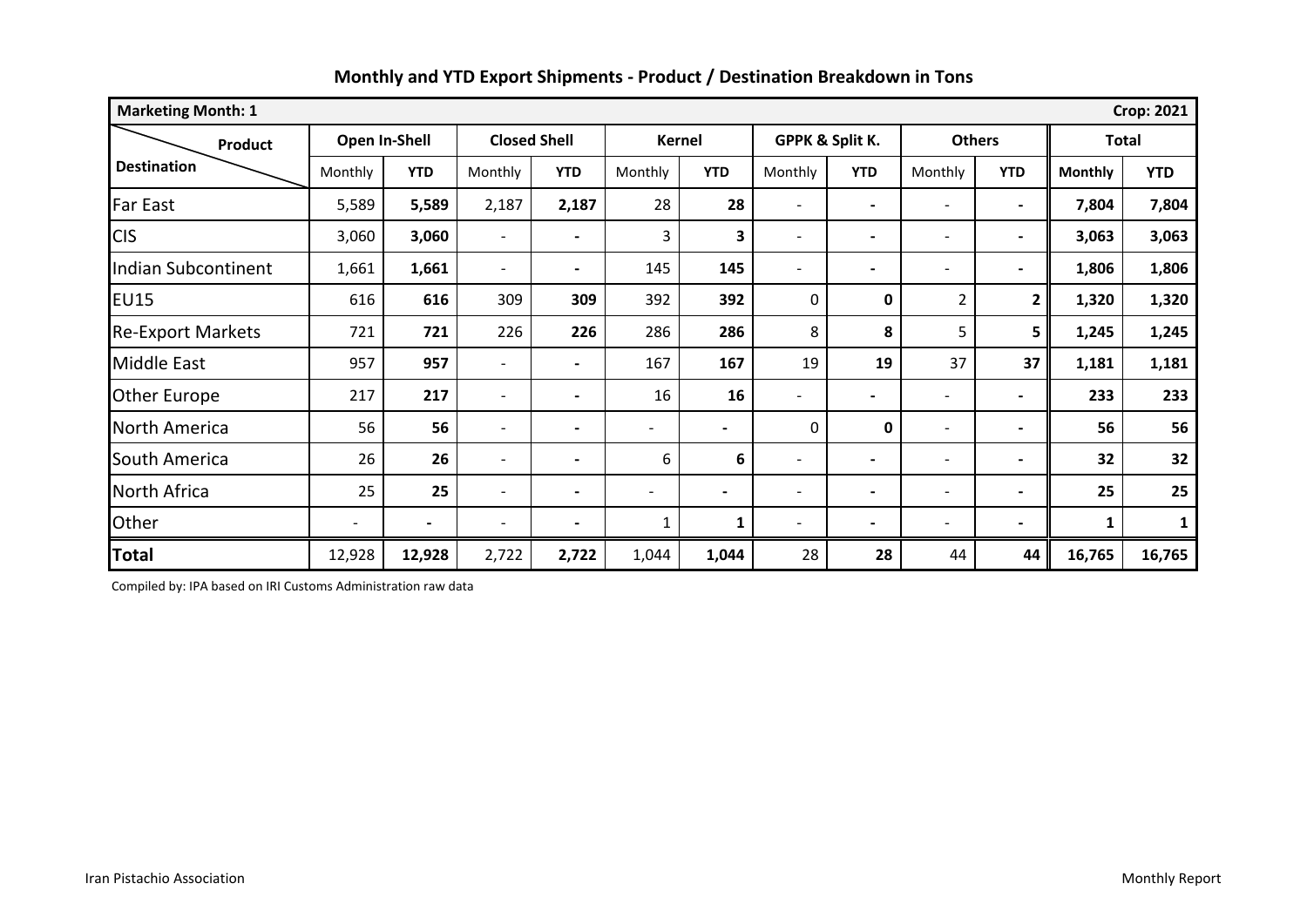| <b>Crop: 2021</b><br><b>Marketing Month: 1</b> |         |                          |                              |                              |                              |                          |                          |                          |                          |                          |                |                         |
|------------------------------------------------|---------|--------------------------|------------------------------|------------------------------|------------------------------|--------------------------|--------------------------|--------------------------|--------------------------|--------------------------|----------------|-------------------------|
| Product                                        |         | Open In-Shell            | <b>Closed Shell</b>          |                              |                              | Kernel                   | GPPK & Split K.          |                          | <b>Others</b>            |                          | <b>Total</b>   |                         |
| Country                                        | Monthly | <b>YTD</b>               | Monthly                      | <b>YTD</b>                   | Monthly                      | <b>YTD</b>               | Monthly                  | <b>YTD</b>               | Monthly                  | <b>YTD</b>               | <b>Monthly</b> | <b>YTD</b>              |
|                                                |         |                          |                              |                              |                              |                          |                          |                          |                          |                          |                |                         |
| <b>Far East</b>                                |         |                          |                              |                              |                              |                          |                          |                          |                          |                          |                |                         |
| China                                          | 5,407   | 5,407                    | 2,187                        | 2,187                        | 15                           | 15                       | $\overline{\phantom{a}}$ | $\blacksquare$           | $\overline{\phantom{a}}$ | $\overline{\phantom{a}}$ | 7,609          | 7,609                   |
| <b>Hong Kong</b>                               |         | $\blacksquare$           | $\overline{\phantom{a}}$     | $\qquad \qquad \blacksquare$ | $\mathbf{1}$                 | 1                        | $\overline{\phantom{a}}$ | $\blacksquare$           | $\overline{\phantom{a}}$ | $\blacksquare$           | 1              |                         |
| Indonesia                                      |         | $\blacksquare$           | $\qquad \qquad -$            | $\blacksquare$               | $\qquad \qquad \blacksquare$ | $\overline{\phantom{0}}$ | $\overline{\phantom{a}}$ | $\blacksquare$           | $\overline{\phantom{a}}$ | $\blacksquare$           |                |                         |
| Japan                                          |         | $\blacksquare$           | $\overline{\phantom{a}}$     | $\blacksquare$               |                              | $\blacksquare$           | $\overline{\phantom{a}}$ | $\blacksquare$           | $\overline{\phantom{a}}$ | $\overline{\phantom{a}}$ |                |                         |
| Korea                                          |         | $\blacksquare$           | $\overline{\phantom{0}}$     | $\overline{\phantom{0}}$     | 2                            | 2                        | $\blacksquare$           | $\blacksquare$           | $\overline{\phantom{a}}$ | $\overline{\phantom{a}}$ | $\mathbf{2}$   | $\overline{\mathbf{z}}$ |
| Macao                                          |         | $\blacksquare$           | $\qquad \qquad \blacksquare$ | $\blacksquare$               | $\overline{\phantom{0}}$     | $\overline{\phantom{0}}$ | $\overline{\phantom{a}}$ | $\blacksquare$           | $\overline{\phantom{a}}$ | $\blacksquare$           |                |                         |
| Malaysia                                       | 13      | 13                       | $\qquad \qquad -$            | $\qquad \qquad \blacksquare$ | 4                            | 4                        | $\blacksquare$           | $\blacksquare$           | $\overline{\phantom{a}}$ | $\blacksquare$           | 17             | 17                      |
| Philippines                                    |         | $\overline{\phantom{0}}$ | $\overline{\phantom{a}}$     | $\blacksquare$               |                              | $\overline{\phantom{0}}$ |                          | $\blacksquare$           | $\sim$                   |                          |                |                         |
| Singapore                                      | 94      | 94                       | $\qquad \qquad \blacksquare$ | $\blacksquare$               | 2                            | $\mathbf{2}$             | $\overline{a}$           | $\overline{\phantom{0}}$ | $\overline{\phantom{a}}$ |                          | 96             | 96                      |
| Taiwan                                         | 75      | 75                       | $\overline{\phantom{0}}$     | $\blacksquare$               |                              | $\overline{\phantom{0}}$ |                          | $\overline{\phantom{0}}$ | $\overline{\phantom{a}}$ |                          | 75             | 75                      |
| Thailand                                       |         | $\blacksquare$           | $\blacksquare$               | $\blacksquare$               | 3                            | 3                        | $\blacksquare$           | $\blacksquare$           | $\overline{\phantom{a}}$ | $\blacksquare$           | 3              | 3                       |
| Vietnam                                        |         | $\blacksquare$           |                              | $\qquad \qquad \blacksquare$ |                              | $\blacksquare$           | -                        | $\blacksquare$           | $\overline{\phantom{a}}$ | $\overline{\phantom{a}}$ |                |                         |
| <b>Far East - Total</b>                        | 5,589   | 5,589                    | 2,187                        | 2,187                        | 28                           | 28                       | $\blacksquare$           | $\blacksquare$           | $\blacksquare$           | $\blacksquare$           | 7,804          | 7,804                   |
| <b>Far East - %</b>                            | 43%     | 43%                      | 0%                           | 80%                          | 0%                           | 0%                       | 0%                       | 0%                       | 0%                       | 0%                       | 47%            | 47%                     |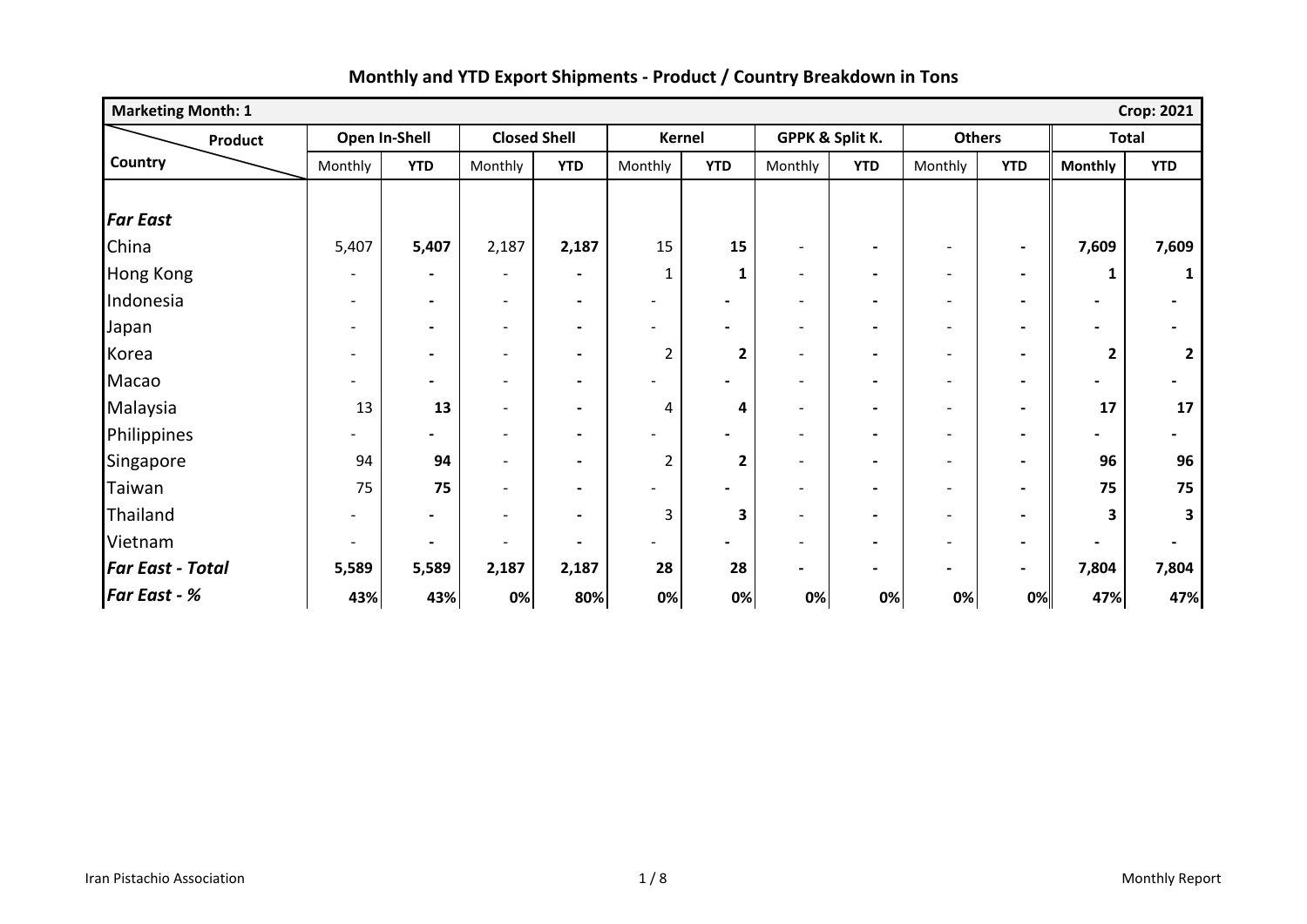| <b>Marketing Month: 1</b> |                          |                |                          |                              |                              |                          |                          |                          |                              |                |                          | <b>Crop: 2021</b>        |
|---------------------------|--------------------------|----------------|--------------------------|------------------------------|------------------------------|--------------------------|--------------------------|--------------------------|------------------------------|----------------|--------------------------|--------------------------|
| Product                   |                          | Open In-Shell  | <b>Closed Shell</b>      |                              |                              | <b>Kernel</b>            |                          | GPPK & Split K.          | <b>Others</b>                |                | <b>Total</b>             |                          |
| Country                   | Monthly                  | <b>YTD</b>     | Monthly                  | <b>YTD</b>                   | Monthly                      | <b>YTD</b>               | Monthly                  | <b>YTD</b>               | Monthly                      | <b>YTD</b>     | <b>Monthly</b>           | <b>YTD</b>               |
|                           |                          |                |                          |                              |                              |                          |                          |                          |                              |                |                          |                          |
| <b>EU15</b>               |                          |                |                          |                              |                              |                          |                          |                          |                              |                |                          |                          |
| Austria                   | $\overline{\phantom{a}}$ | $\blacksquare$ | $\qquad \qquad$          | $\blacksquare$               | $\qquad \qquad \blacksquare$ | $\blacksquare$           | $\overline{\phantom{a}}$ | $\blacksquare$           | $\overline{\phantom{a}}$     |                |                          |                          |
| Belgium                   | $\overline{\phantom{a}}$ | $\blacksquare$ | $\overline{\phantom{a}}$ | $\blacksquare$               | $\overline{\phantom{a}}$     | $\overline{\phantom{a}}$ | $\overline{\phantom{a}}$ | $\blacksquare$           | $\overline{\phantom{a}}$     | $\blacksquare$ | $\overline{\phantom{a}}$ | $\blacksquare$           |
| Denmark                   | $\overline{\phantom{a}}$ | $\blacksquare$ | $\overline{a}$           | $\overline{\phantom{a}}$     | $\overline{\phantom{a}}$     | $\blacksquare$           | $\overline{\phantom{a}}$ | $\blacksquare$           | $\overline{\phantom{a}}$     | $\blacksquare$ | $\overline{\phantom{a}}$ | $\blacksquare$           |
| Finland                   | $\blacksquare$           | $\blacksquare$ | $\overline{a}$           | $\overline{\phantom{a}}$     | $\overline{\phantom{a}}$     | $\blacksquare$           | $\overline{\phantom{a}}$ | $\overline{\phantom{a}}$ | $\overline{\phantom{a}}$     | $\blacksquare$ |                          | $\overline{\phantom{a}}$ |
| France                    | $\overline{\phantom{a}}$ | $\blacksquare$ | $\qquad \qquad -$        | $\overline{\phantom{a}}$     | 19                           | 19                       | $\overline{\phantom{a}}$ | $\blacksquare$           | $\blacksquare$               | $\blacksquare$ | 19                       | 19                       |
| Germany                   | 449                      | 449            | $\qquad \qquad -$        | $\overline{\phantom{a}}$     | 236                          | 236                      | $\overline{\phantom{a}}$ | $\blacksquare$           | $\mathbf{1}$                 | 1              | 687                      | 687                      |
| Greece                    | $\overline{\phantom{0}}$ | $\blacksquare$ | $\overline{\phantom{a}}$ | $\blacksquare$               | $\overline{\phantom{a}}$     | $\blacksquare$           | $\overline{\phantom{a}}$ | $\blacksquare$           | $\overline{\phantom{a}}$     | $\blacksquare$ | $\overline{\phantom{a}}$ | $\blacksquare$           |
| Ireland                   | $\blacksquare$           | $\blacksquare$ | $\overline{\phantom{a}}$ | $\overline{\phantom{a}}$     | $\overline{\phantom{a}}$     | $\blacksquare$           | $\blacksquare$           | $\blacksquare$           | $\overline{\phantom{a}}$     | $\blacksquare$ | $\blacksquare$           | $\blacksquare$           |
| Italy                     | 117                      | 117            | 309                      | 309                          | 137                          | 137                      | $\overline{\phantom{a}}$ | $\blacksquare$           | $\overline{\phantom{a}}$     | $\blacksquare$ | 563                      | 563                      |
| Luxembourg                | $\overline{\phantom{a}}$ | $\blacksquare$ | $\overline{\phantom{0}}$ | $\qquad \qquad \blacksquare$ | $\overline{\phantom{0}}$     | $\blacksquare$           | $\overline{\phantom{0}}$ | $\blacksquare$           | $\overline{\phantom{a}}$     | $\blacksquare$ |                          | $\overline{\phantom{a}}$ |
| Netherland                | $\overline{\phantom{a}}$ | $\blacksquare$ | $\overline{\phantom{a}}$ | $\blacksquare$               | $\overline{\phantom{a}}$     | $\overline{\phantom{a}}$ | 0                        | $\mathbf 0$              | $\overline{\phantom{a}}$     | $\blacksquare$ | $\bf{0}$                 | $\mathbf 0$              |
| Portugal                  | $\blacksquare$           | $\blacksquare$ | $\overline{\phantom{a}}$ | $\hbox{--}$                  | $\overline{\phantom{a}}$     | $\blacksquare$           | $\overline{\phantom{a}}$ | $\overline{\phantom{a}}$ | $\overline{\phantom{a}}$     | $\blacksquare$ |                          | $\overline{\phantom{a}}$ |
| Spain                     | 48                       | 48             | $\blacksquare$           | $\overline{\phantom{a}}$     | $\overline{\phantom{0}}$     | $\blacksquare$           | $\blacksquare$           | $\blacksquare$           | $\blacksquare$               | $\blacksquare$ | 48                       | 48                       |
| Sweden                    | $\overline{2}$           | $\mathbf{2}$   | $\overline{\phantom{0}}$ | $\overline{\phantom{a}}$     | $\overline{\phantom{a}}$     | $\blacksquare$           | $\blacksquare$           | $\blacksquare$           |                              |                | $\mathbf{2}$             | $\overline{2}$           |
| <b>UK</b>                 |                          | $\blacksquare$ | $\overline{a}$           | $\overline{\phantom{a}}$     | $\overline{\phantom{a}}$     | $\overline{\phantom{a}}$ | $\overline{\phantom{a}}$ | $\overline{\phantom{a}}$ | $\mathbf 0$                  | $\mathbf 0$    | 0                        | 0                        |
| <b>EEC</b>                | $\overline{\phantom{a}}$ | $\blacksquare$ | $\overline{\phantom{a}}$ | $\blacksquare$               | $\overline{\phantom{a}}$     | $\blacksquare$           | -                        | $\overline{\phantom{0}}$ | $\qquad \qquad \blacksquare$ | $\blacksquare$ |                          |                          |
| <b>EU15 - Total</b>       | 616                      | 616            | 309                      | 309                          | 392                          | 392                      | $\mathbf 0$              | 0                        | $\mathbf{2}$                 | $\mathbf{2}$   | 1,320                    | 1,320                    |
| <b>EU15 - %</b>           | 5%                       | 5%             | 0%                       | 11%                          | 0%                           | 0%                       | 0%                       | 0%                       | 0%                           | 0%             | 8%                       | 8%                       |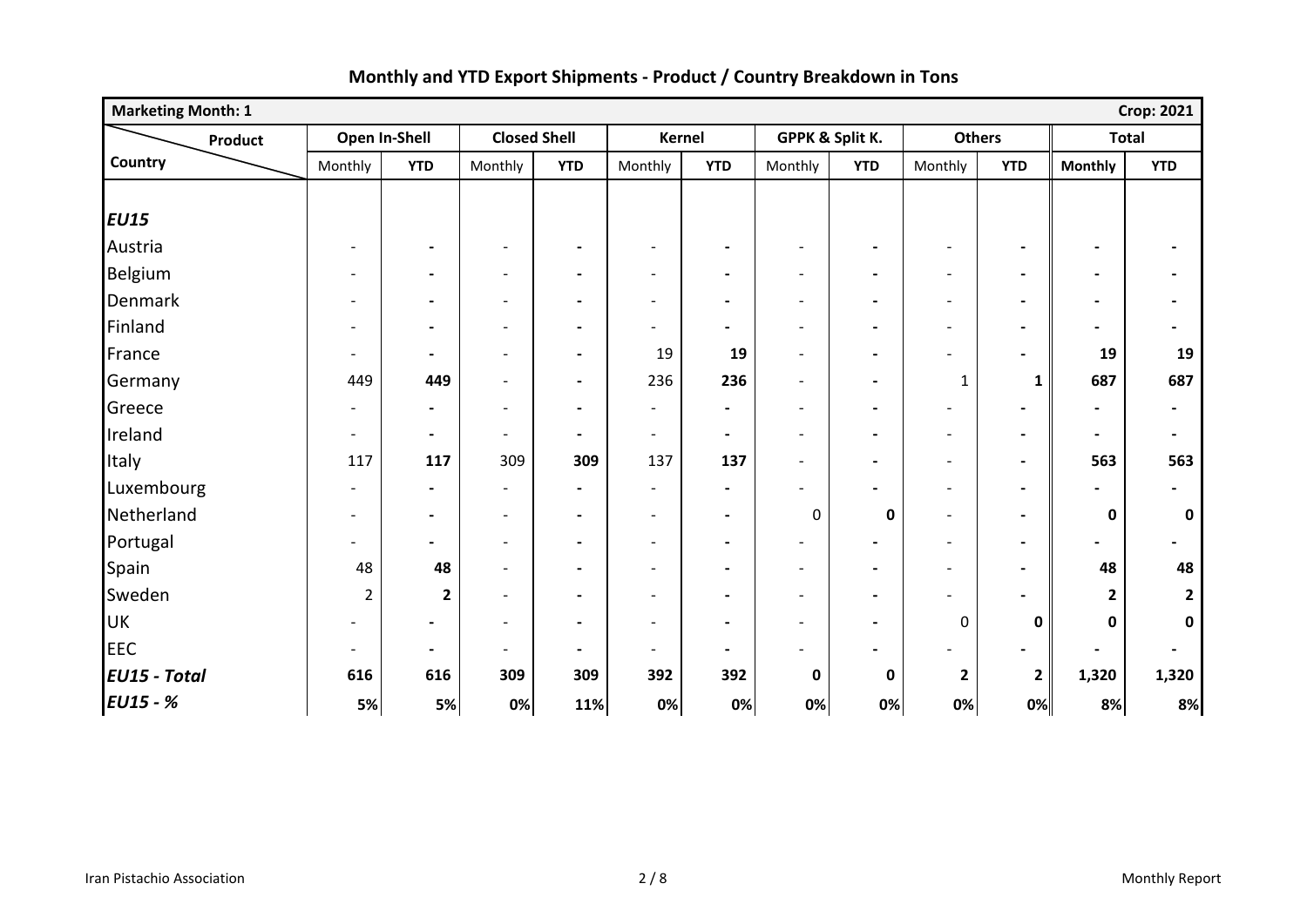| <b>Marketing Month: 1</b> |                |                          |                          |                          |                          |                          |                          |                          |                          |                              |                          | <b>Crop: 2021</b>        |
|---------------------------|----------------|--------------------------|--------------------------|--------------------------|--------------------------|--------------------------|--------------------------|--------------------------|--------------------------|------------------------------|--------------------------|--------------------------|
| Product                   |                | Open In-Shell            | <b>Closed Shell</b>      |                          | <b>Kernel</b>            |                          | GPPK & Split K.          |                          | <b>Others</b>            |                              | <b>Total</b>             |                          |
| Country                   | Monthly        | <b>YTD</b>               | Monthly                  | <b>YTD</b>               | Monthly                  | <b>YTD</b>               | Monthly                  | <b>YTD</b>               | Monthly                  | <b>YTD</b>                   | <b>Monthly</b>           | <b>YTD</b>               |
|                           |                |                          |                          |                          |                          |                          |                          |                          |                          |                              |                          |                          |
| <b>Middle East</b>        |                |                          |                          |                          |                          |                          |                          |                          |                          |                              |                          |                          |
| <b>Bahrain</b>            | 24             | 24                       | $\qquad \qquad -$        | $\blacksquare$           | $\overline{\phantom{a}}$ | $\blacksquare$           |                          |                          |                          | $\overline{\phantom{0}}$     | 24                       | 24                       |
| Iraq                      | 663            | 663                      | $\overline{a}$           | $\overline{\phantom{a}}$ | 111                      | 111                      | 1                        | $\mathbf{1}$             | 37                       | 37                           | 812                      | 812                      |
| Jordan                    | 150            | 150                      | $\overline{a}$           | $\blacksquare$           | $\blacksquare$           | $\blacksquare$           |                          |                          |                          | $\blacksquare$               | 150                      | 150                      |
| Kuwait                    | 58             | 58                       | $\overline{a}$           | $\blacksquare$           | 9                        | 9                        | $\mathbf 1$              | $\mathbf{1}$             | $\overline{\phantom{a}}$ | $\blacksquare$               | 68                       | 68                       |
| Lebanon                   | 24             | 24                       | $\overline{a}$           | $\blacksquare$           | 47                       | 47                       |                          |                          | $\overline{\phantom{a}}$ | $\overline{\phantom{0}}$     | 71                       | 71                       |
| Oman                      | 14             | 14                       | $\overline{a}$           | $\blacksquare$           | $\overline{\phantom{a}}$ | $\overline{\phantom{a}}$ | $\mathbf{1}$             | 1                        |                          | $\qquad \qquad \blacksquare$ | 15                       | 15                       |
| Qatar                     | 24             | 24                       | $\overline{\phantom{a}}$ | $\blacksquare$           | $\overline{\phantom{a}}$ | $\blacksquare$           | 16                       | 16                       | 0                        | $\mathbf 0$                  | 41                       | 41                       |
| Saudi Arabia              |                | $\overline{\phantom{0}}$ | $\blacksquare$           | $\blacksquare$           | $\overline{\phantom{a}}$ | $\blacksquare$           | $\overline{\phantom{a}}$ |                          | $\overline{\phantom{a}}$ | $\overline{\phantom{0}}$     | $\overline{\phantom{0}}$ | $\overline{\phantom{0}}$ |
| Syria                     | $\overline{a}$ | $\overline{\phantom{0}}$ | $\overline{a}$           | $\blacksquare$           | $\overline{\phantom{a}}$ | $\blacksquare$           | $\overline{\phantom{0}}$ | $\blacksquare$           | $\overline{\phantom{0}}$ | $\qquad \qquad \blacksquare$ | $\overline{\phantom{0}}$ | -                        |
| Yemen                     | $\overline{a}$ | $\overline{\phantom{0}}$ | $\overline{\phantom{a}}$ | $\blacksquare$           | $\blacksquare$           | $\blacksquare$           | $\overline{\phantom{a}}$ | $\overline{\phantom{a}}$ |                          | $\overline{\phantom{0}}$     | $\overline{\phantom{a}}$ | $\overline{\phantom{a}}$ |
| Middle East - Total       | 957            | 957                      | $\blacksquare$           | $\blacksquare$           | 167                      | 167                      | 19                       | 19                       | 37                       | 37                           | 1,181                    | 1,181                    |
| <b>Middle East - %</b>    | 7%             | 7%                       | 0%                       | 0%                       | 0%                       | 0%                       | 0%                       | 0%                       | 0%                       | 0%                           | 7%                       | 7%                       |
|                           |                |                          |                          |                          |                          |                          |                          |                          |                          |                              |                          |                          |
| <b>Re-Export Markets</b>  |                |                          |                          |                          |                          |                          |                          |                          |                          |                              |                          |                          |
| Turkey                    | 236            | 236                      | 226                      | 226                      | 95                       | 95                       |                          | $\blacksquare$           | $\overline{\phantom{a}}$ | $\blacksquare$               | 557                      | 557                      |
| <b>UAE</b>                | 485            | 485                      | $\overline{\phantom{0}}$ | $\overline{\phantom{0}}$ | 191                      | 191                      | 8                        | 8                        | 5                        | 5                            | 689                      | 689                      |
| <b>REM - Total</b>        | 721            | 721                      | 226                      | 226                      | 286                      | 286                      | 8                        | 8                        | 5                        | 5                            | 1,245                    | 1,245                    |
| <b>REM - %</b>            | 6%             | 6%                       | 0%                       | 8%                       | 0%                       | 0%                       | 0%                       | 0%                       | 0%                       | 0%                           | 7%                       | 7%                       |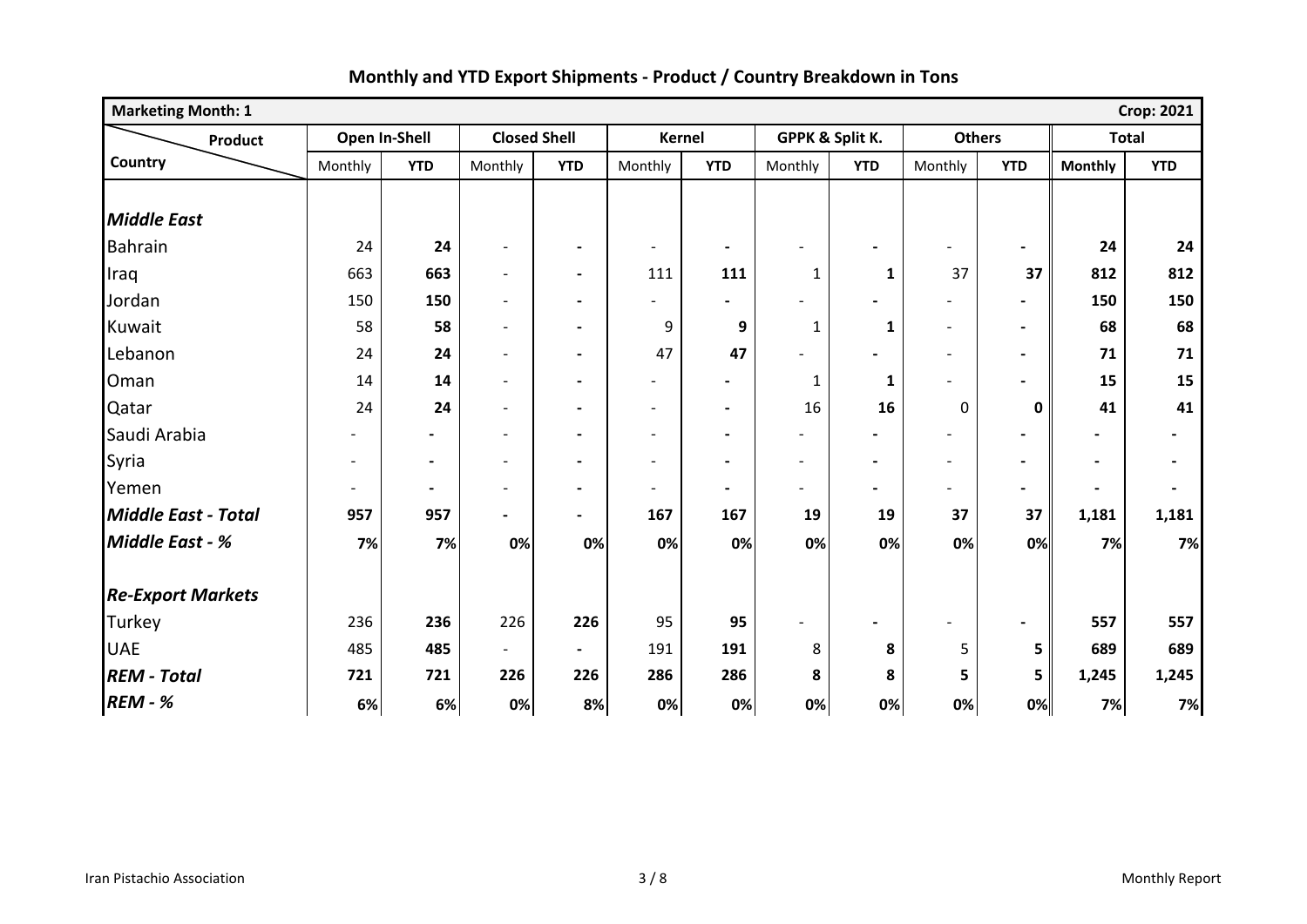| <b>Marketing Month: 1</b><br><b>Crop: 2021</b> |                |                |                          |                          |                          |                          |                          |                          |                          |                          |                |                          |
|------------------------------------------------|----------------|----------------|--------------------------|--------------------------|--------------------------|--------------------------|--------------------------|--------------------------|--------------------------|--------------------------|----------------|--------------------------|
| <b>Product</b>                                 |                | Open In-Shell  | <b>Closed Shell</b>      |                          | <b>Kernel</b>            |                          |                          | GPPK & Split K.          | <b>Others</b>            |                          | <b>Total</b>   |                          |
| Country                                        | Monthly        | <b>YTD</b>     | Monthly                  | <b>YTD</b>               | Monthly                  | <b>YTD</b>               | Monthly                  | <b>YTD</b>               | Monthly                  | <b>YTD</b>               | <b>Monthly</b> | <b>YTD</b>               |
|                                                |                |                |                          |                          |                          |                          |                          |                          |                          |                          |                |                          |
| <b>Indian Subcontinent</b>                     |                |                |                          |                          |                          |                          |                          |                          |                          |                          |                |                          |
| Afghanistan                                    | 6              | 6              | $\blacksquare$           | $\blacksquare$           | $\overline{\phantom{a}}$ | $\blacksquare$           |                          |                          |                          | $\blacksquare$           | 6              | 6                        |
| Bangladesh                                     |                | $\blacksquare$ | $\overline{\phantom{0}}$ | $\overline{\phantom{a}}$ | $\blacksquare$           | $\overline{\phantom{a}}$ | $\overline{\phantom{a}}$ | $\blacksquare$           | $\overline{\phantom{a}}$ | $\blacksquare$           |                | $\blacksquare$           |
| India                                          | 596            | 596            | $\overline{\phantom{a}}$ | $\blacksquare$           | 134                      | 134                      | $\overline{a}$           |                          | $\blacksquare$           | $\blacksquare$           | 731            | 731                      |
| Nepal                                          |                |                | $\overline{\phantom{0}}$ | $\blacksquare$           | $\blacksquare$           |                          | $\blacksquare$           | $\blacksquare$           | $\overline{\phantom{a}}$ | $\blacksquare$           |                | $\overline{\phantom{a}}$ |
| Pakistan                                       | 1,059          | 1,059          | $\overline{a}$           | $\blacksquare$           | 10                       | 10                       | $\overline{a}$           | $\blacksquare$           | $\blacksquare$           | $\blacksquare$           | 1,070          | 1,070                    |
| Sri Lanka                                      | $\blacksquare$ |                | $\overline{\phantom{a}}$ | $\blacksquare$           |                          |                          |                          |                          |                          | $\blacksquare$           | $\blacksquare$ | $\overline{\phantom{a}}$ |
| <b>Indian Subcontinent - Total</b>             | 1,661          | 1,661          | $\blacksquare$           | $\blacksquare$           | 145                      | 145                      |                          |                          |                          | $\blacksquare$           | 1,806          | 1,806                    |
| <b>Indian Subcontinent - %</b>                 | 13%            | 13%            | 0%                       | 0%                       | 0%                       | 0%                       | 0%                       | 0%                       | 0%                       | 0%                       | 11%            | 11%                      |
|                                                |                |                |                          |                          |                          |                          |                          |                          |                          |                          |                |                          |
| <b>CIS</b>                                     |                |                |                          |                          |                          |                          |                          |                          |                          |                          |                |                          |
| Armenia                                        | 113            | 113            | $\overline{\phantom{a}}$ | $\blacksquare$           | 0                        | $\mathbf 0$              | $\overline{\phantom{a}}$ | $\blacksquare$           | $\overline{\phantom{a}}$ | $\blacksquare$           | 113            | 113                      |
| Azerbaijan                                     | $\overline{2}$ | $\overline{2}$ | $\overline{\phantom{a}}$ | $\blacksquare$           | $\overline{\phantom{a}}$ | $\blacksquare$           | $\blacksquare$           | $\blacksquare$           | $\overline{\phantom{a}}$ | $\blacksquare$           | $\mathbf{2}$   |                          |
| Georgia                                        | 70             | 70             | $\overline{\phantom{a}}$ | $\blacksquare$           | $\overline{\phantom{a}}$ | $\overline{\phantom{a}}$ |                          | $\blacksquare$           | $\overline{\phantom{a}}$ | $\blacksquare$           | 70             | 70                       |
| Kazakhstan                                     | 244            | 244            |                          | $\blacksquare$           | $\blacksquare$           | $\blacksquare$           |                          |                          |                          | $\blacksquare$           | 244            | 244                      |
| Kyrgyzstan                                     | 1,143          | 1,143          | $\overline{\phantom{a}}$ |                          |                          |                          | $\overline{\phantom{0}}$ |                          |                          | $\overline{\phantom{a}}$ | 1,143          | 1,143                    |
| Russia                                         | 1,107          | 1,107          | $\overline{a}$           | $\overline{\phantom{0}}$ | 3                        | 3                        | $\overline{a}$           | $\overline{\phantom{0}}$ | $\blacksquare$           | $\blacksquare$           | 1,110          | 1,110                    |
| Tajikistan                                     | 52             | 52             | $\overline{a}$           | $\blacksquare$           | $\overline{\phantom{a}}$ |                          |                          |                          | $\blacksquare$           | $\blacksquare$           | 52             | 52                       |
| Turkmenistan                                   | 8              | 8              | $\overline{a}$           | $\blacksquare$           | $\blacksquare$           | $\blacksquare$           | $\blacksquare$           | $\blacksquare$           | $\blacksquare$           | $\blacksquare$           | 8              | 8                        |
| Uzbekistan                                     | 322            | 322            | $\blacksquare$           | $\blacksquare$           |                          | $\overline{\phantom{0}}$ | $\blacksquare$           | $\blacksquare$           | $\overline{\phantom{a}}$ | $\blacksquare$           | 322            | 322                      |
| CIS - Total                                    | 3,060          | 3,060          | $\blacksquare$           | $\overline{\phantom{a}}$ | 3                        | 3                        |                          |                          |                          | $\blacksquare$           | 3,063          | 3,063                    |
| $CIS - %$                                      | 24%            | 24%            | 0%                       | 0%                       | 0%                       | 0%                       | 0%                       | 0%                       | 0%                       | 0%                       | 18%            | 18%                      |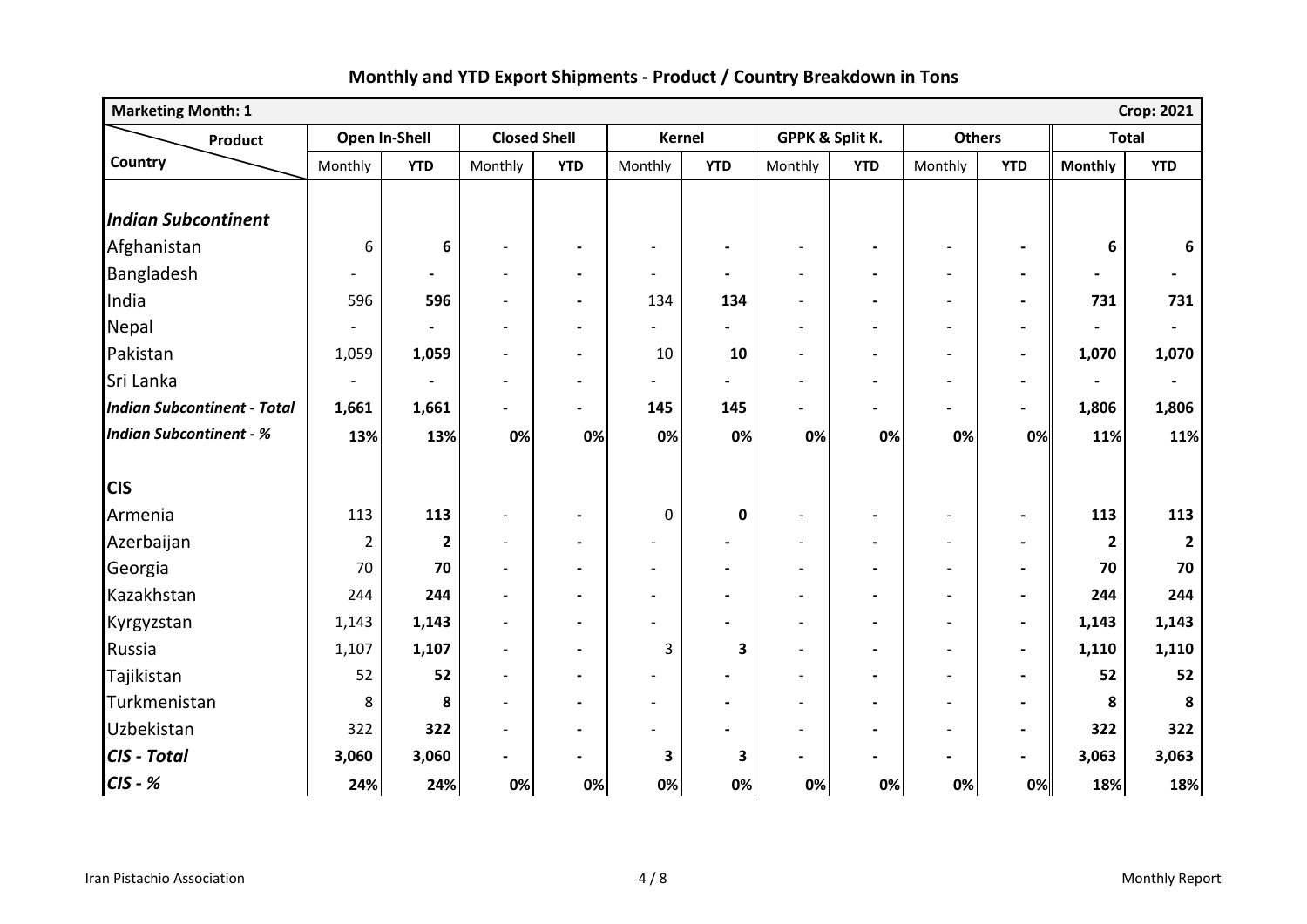| <b>Marketing Month: 1</b> |                              |                          |                          |                     |                          |                          |                          |                          |                          |                          |                              | <b>Crop: 2021</b>        |
|---------------------------|------------------------------|--------------------------|--------------------------|---------------------|--------------------------|--------------------------|--------------------------|--------------------------|--------------------------|--------------------------|------------------------------|--------------------------|
| Product                   | Open In-Shell                |                          |                          | <b>Closed Shell</b> |                          | Kernel                   | GPPK & Split K.          |                          |                          | <b>Others</b>            | <b>Total</b>                 |                          |
| Country                   | Monthly                      | <b>YTD</b>               | Monthly                  | <b>YTD</b>          | Monthly                  | <b>YTD</b>               | Monthly                  | <b>YTD</b>               | Monthly                  | <b>YTD</b>               | <b>Monthly</b>               | <b>YTD</b>               |
|                           |                              |                          |                          |                     |                          |                          |                          |                          |                          |                          |                              |                          |
| <b>Other Europe</b>       |                              |                          |                          |                     |                          |                          |                          |                          |                          |                          |                              |                          |
| Albania                   | $\blacksquare$               | $\blacksquare$           | $\overline{\phantom{a}}$ | $\blacksquare$      | $\overline{\phantom{a}}$ | $\blacksquare$           | $\overline{\phantom{a}}$ | $\blacksquare$           | $\overline{\phantom{a}}$ | $\overline{\phantom{a}}$ | $\overline{\phantom{0}}$     |                          |
| <b>Belarus</b>            | 53                           | 53                       | $\overline{\phantom{a}}$ | $\blacksquare$      | $\overline{\phantom{a}}$ | $\overline{\phantom{a}}$ | $\overline{\phantom{a}}$ | $\blacksquare$           | $\blacksquare$           | $\blacksquare$           | 53                           | 53                       |
| Bosnia                    | $\blacksquare$               | $\blacksquare$           | $\overline{\phantom{a}}$ | $\blacksquare$      | $\overline{\phantom{a}}$ | $\overline{\phantom{a}}$ | $\overline{\phantom{a}}$ | $\blacksquare$           | $\overline{\phantom{a}}$ | $\blacksquare$           | $\qquad \qquad \blacksquare$ | $\blacksquare$           |
| <b>Bulgaria</b>           | $\overline{\phantom{a}}$     | $\blacksquare$           | $\overline{\phantom{a}}$ | $\blacksquare$      | $\overline{\phantom{a}}$ | $\blacksquare$           | $\overline{\phantom{a}}$ | $\blacksquare$           | $\overline{\phantom{a}}$ | $\blacksquare$           | $\blacksquare$               | $\overline{\phantom{a}}$ |
| Croatia                   | $\overline{\phantom{a}}$     | $\overline{\phantom{a}}$ | $\overline{\phantom{a}}$ | $\blacksquare$      | $\overline{\phantom{a}}$ | $\blacksquare$           | $\overline{\phantom{a}}$ | $\blacksquare$           | $\overline{\phantom{a}}$ | $\blacksquare$           | $\qquad \qquad \blacksquare$ |                          |
| Cyprus                    | $\overline{\phantom{a}}$     | $\blacksquare$           | $\overline{\phantom{a}}$ | $\blacksquare$      | $\overline{\phantom{a}}$ | $\overline{\phantom{a}}$ | $\overline{\phantom{a}}$ | $\blacksquare$           | $\overline{\phantom{a}}$ | $\blacksquare$           | $\blacksquare$               | $\blacksquare$           |
| <b>Czech Republic</b>     | $\overline{\phantom{a}}$     | $\overline{\phantom{a}}$ | $\overline{\phantom{a}}$ | $\blacksquare$      | $\overline{\phantom{a}}$ | $\blacksquare$           | $\overline{\phantom{a}}$ | $\overline{\phantom{a}}$ | $\overline{\phantom{a}}$ | $\blacksquare$           | $\blacksquare$               |                          |
| Estonia                   | $\overline{\phantom{a}}$     | $\blacksquare$           | $\overline{\phantom{a}}$ | $\blacksquare$      | $\overline{\phantom{a}}$ | $\overline{\phantom{a}}$ | $\overline{\phantom{a}}$ | $\blacksquare$           | $\overline{\phantom{a}}$ | $\overline{\phantom{a}}$ | $\blacksquare$               |                          |
| <b>Hungry</b>             | $\overline{\phantom{a}}$     | $\blacksquare$           | $\overline{\phantom{a}}$ | $\blacksquare$      | $\overline{\phantom{a}}$ | $\blacksquare$           | $\overline{\phantom{a}}$ | $\blacksquare$           | $\overline{\phantom{a}}$ | $\blacksquare$           |                              |                          |
| Iceland                   | $\overline{\phantom{a}}$     | $\blacksquare$           | $\overline{\phantom{a}}$ | $\blacksquare$      | $\overline{\phantom{a}}$ | $\blacksquare$           | $\overline{\phantom{a}}$ | $\blacksquare$           | $\overline{\phantom{a}}$ | $\blacksquare$           | $\blacksquare$               |                          |
| Kosovo                    | $\qquad \qquad \blacksquare$ | $\blacksquare$           | $\overline{\phantom{a}}$ | $\blacksquare$      | $\overline{\phantom{a}}$ | $\overline{\phantom{a}}$ | $\overline{\phantom{a}}$ | $\overline{\phantom{a}}$ | $\overline{\phantom{a}}$ | $\blacksquare$           | $\qquad \qquad \blacksquare$ |                          |
| Latvia                    | $\overline{\phantom{a}}$     | $\blacksquare$           | $\overline{\phantom{a}}$ | $\blacksquare$      | $\overline{\phantom{a}}$ | $\blacksquare$           | $\qquad \qquad -$        | $\blacksquare$           | $\overline{\phantom{a}}$ | $\blacksquare$           | $\overline{\phantom{a}}$     |                          |
| Lithuania                 | $\overline{\phantom{a}}$     | $\blacksquare$           | $\overline{\phantom{a}}$ | $\blacksquare$      | $\overline{\phantom{a}}$ | $\blacksquare$           | $\overline{\phantom{0}}$ | $\blacksquare$           | $\overline{\phantom{a}}$ | $\overline{\phantom{a}}$ | $\overline{\phantom{0}}$     |                          |
| Macedonia                 | 16                           | 16                       | $\overline{\phantom{a}}$ | $\blacksquare$      | $\overline{\phantom{a}}$ | $\blacksquare$           | $\overline{\phantom{a}}$ | $\blacksquare$           | $\overline{\phantom{a}}$ | $\blacksquare$           | 16                           | 16                       |
| Malta                     |                              | $\blacksquare$           | $\overline{\phantom{a}}$ | $\blacksquare$      | $\overline{\phantom{a}}$ | $\overline{\phantom{a}}$ | $\overline{\phantom{a}}$ | $\blacksquare$           | $\overline{\phantom{a}}$ | $\blacksquare$           |                              |                          |
| Moldova                   | $\overline{\phantom{a}}$     | $\blacksquare$           | $\overline{\phantom{a}}$ | $\blacksquare$      | $\overline{\phantom{a}}$ | $\overline{\phantom{a}}$ | $\overline{\phantom{0}}$ | $\overline{\phantom{a}}$ | $\overline{\phantom{a}}$ | $\blacksquare$           | $\qquad \qquad \blacksquare$ |                          |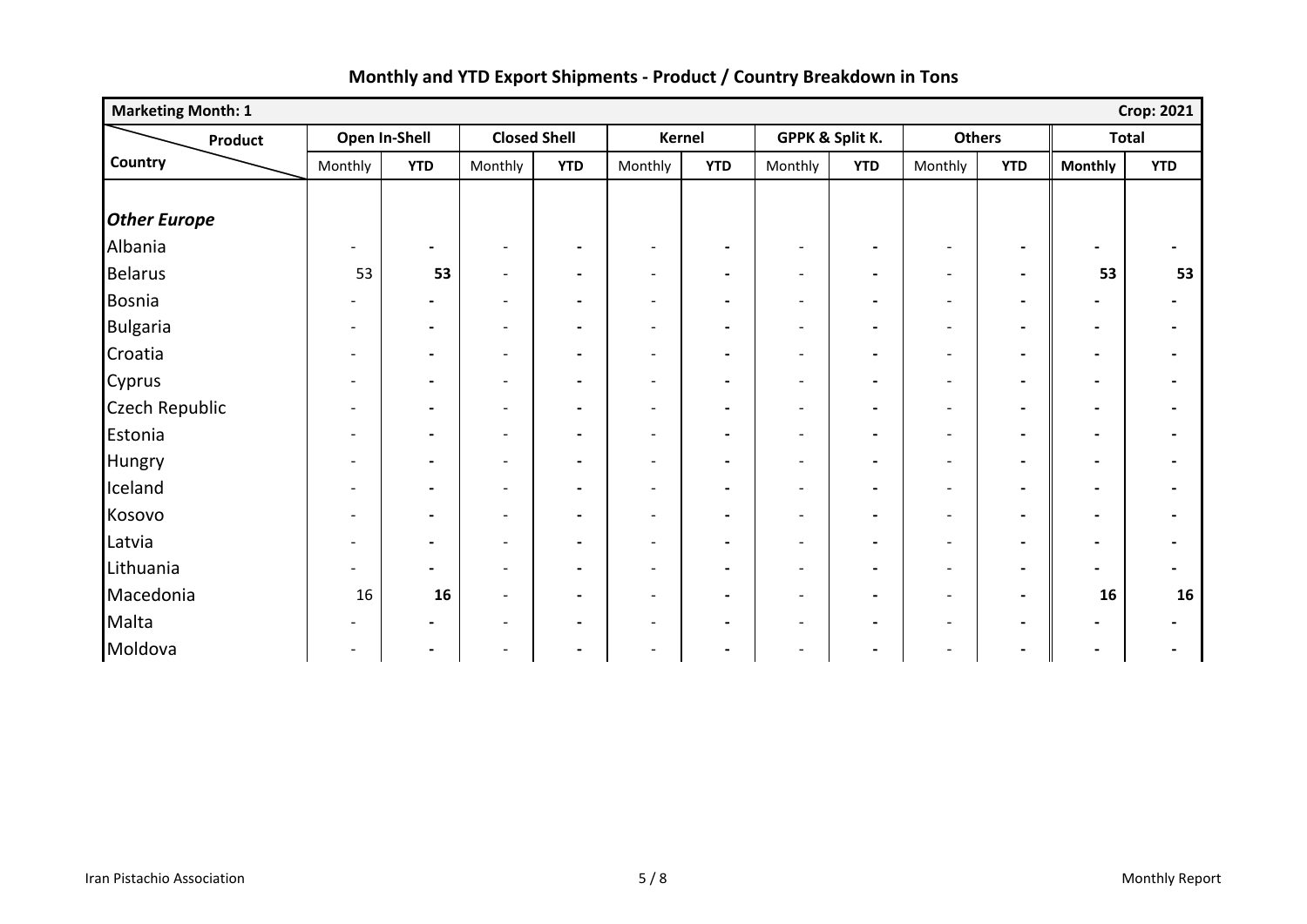| <b>Marketing Month: 1</b>    | <b>Crop: 2021</b>        |                              |                          |                          |                          |                          |                          |                |                          |                          |                          |                |
|------------------------------|--------------------------|------------------------------|--------------------------|--------------------------|--------------------------|--------------------------|--------------------------|----------------|--------------------------|--------------------------|--------------------------|----------------|
| Product                      | Open In-Shell            |                              | <b>Closed Shell</b>      |                          | Kernel                   |                          | GPPK & Split K.          |                | <b>Others</b>            |                          | <b>Total</b>             |                |
| Country                      | Monthly                  | <b>YTD</b>                   | Monthly                  | <b>YTD</b>               | Monthly                  | <b>YTD</b>               | Monthly                  | <b>YTD</b>     | Monthly                  | <b>YTD</b>               | <b>Monthly</b>           | <b>YTD</b>     |
| Montenegro                   | $\overline{\phantom{a}}$ | $\blacksquare$               | $\overline{\phantom{0}}$ | $\blacksquare$           | $\overline{\phantom{a}}$ | $\blacksquare$           | $\overline{\phantom{a}}$ | $\blacksquare$ | $\overline{\phantom{a}}$ | $\blacksquare$           | $\blacksquare$           | $\blacksquare$ |
| Norway                       |                          | $\blacksquare$               | $\blacksquare$           | $\blacksquare$           | $\overline{\phantom{0}}$ | $\blacksquare$           | $\blacksquare$           | $\blacksquare$ | $\overline{\phantom{a}}$ | $\blacksquare$           | $\overline{\phantom{a}}$ | $\blacksquare$ |
| Poland                       | 38                       | 38                           | $\blacksquare$           | $\blacksquare$           | 10                       | 10                       | $\blacksquare$           | $\blacksquare$ | $\overline{\phantom{a}}$ | $\blacksquare$           | 48                       | 48             |
| Romania                      |                          | -                            | $\overline{\phantom{a}}$ | $\blacksquare$           | $\overline{\phantom{a}}$ | $\blacksquare$           | $\overline{\phantom{a}}$ | $\blacksquare$ | $\overline{\phantom{a}}$ | $\blacksquare$           |                          | $\blacksquare$ |
| Serbia                       | 13                       | 13                           | $\overline{\phantom{a}}$ | $\blacksquare$           | $\overline{2}$           | $\overline{\mathbf{2}}$  | $\overline{\phantom{a}}$ | $\blacksquare$ | $\overline{\phantom{a}}$ | $\blacksquare$           | 16                       | 16             |
| Slovakia                     | 22                       | 22                           | $\overline{\phantom{a}}$ | $\blacksquare$           | $\overline{\phantom{a}}$ | $\blacksquare$           | $\overline{\phantom{a}}$ | $\blacksquare$ | $\overline{\phantom{a}}$ | $\blacksquare$           | 22                       | 22             |
| Slovenia                     |                          |                              |                          | -                        |                          | $\overline{\phantom{0}}$ | $\overline{a}$           | $\blacksquare$ | $\overline{\phantom{0}}$ |                          |                          |                |
| Switzerland                  | 3                        | 3                            | $\qquad \qquad -$        | Ξ.                       | 1                        | 1                        | $\overline{\phantom{a}}$ | $\blacksquare$ | $\overline{\phantom{a}}$ | $\blacksquare$           | 4                        | Δ              |
| <b>Ukraine</b>               | 72                       | 72                           | $\overline{\phantom{a}}$ | $\overline{\phantom{0}}$ | $\overline{2}$           | $\overline{2}$           | $\overline{\phantom{0}}$ | $\blacksquare$ | $\overline{\phantom{a}}$ | $\blacksquare$           | 74                       | 74             |
| <b>Other Europe - Total</b>  | 217                      | 217                          | $\overline{\phantom{0}}$ | $\blacksquare$           | 16                       | 16                       | $\overline{\phantom{0}}$ | $\blacksquare$ | $\blacksquare$           | $\blacksquare$           | 233                      | 233            |
| Other Europe - %             | 2%                       | 2%                           | 0%                       | 0%                       | 0%                       | 0%                       | 0%                       | 0%             | 0%                       | 0%                       | 1%                       | 1%             |
| <b>North America</b>         |                          |                              |                          |                          |                          |                          |                          |                |                          |                          |                          |                |
| Canada                       | 56                       | 56                           | $\overline{\phantom{a}}$ | $\blacksquare$           | $\overline{\phantom{a}}$ | $\blacksquare$           | 0                        | $\mathbf 0$    | $\overline{\phantom{a}}$ | $\blacksquare$           | 56                       | 56             |
| Mexico                       |                          | $\qquad \qquad \blacksquare$ | $\overline{\phantom{a}}$ | $\blacksquare$           | $\overline{\phantom{a}}$ | $\blacksquare$           | $\overline{\phantom{a}}$ | $\blacksquare$ | $\overline{\phantom{a}}$ | $\blacksquare$           |                          | $\blacksquare$ |
| <b>USA</b>                   |                          | $\overline{\phantom{a}}$     | $\overline{\phantom{a}}$ | $\blacksquare$           | $\overline{\phantom{a}}$ | $\blacksquare$           |                          |                | $\overline{\phantom{a}}$ | $\overline{\phantom{a}}$ |                          | $\blacksquare$ |
| <b>North America - Total</b> | 56                       | 56                           | $\overline{\phantom{a}}$ | $\blacksquare$           | $\blacksquare$           | $\blacksquare$           | 0                        | 0              | $\blacksquare$           | $\blacksquare$           | 56                       | 56             |
| <b>North America - %</b>     | 0%                       | 0%                           | 0%                       | 0%                       | 0%                       | 0%                       | 0%                       | 0%             | 0%                       | 0%                       | 0%                       | 0%             |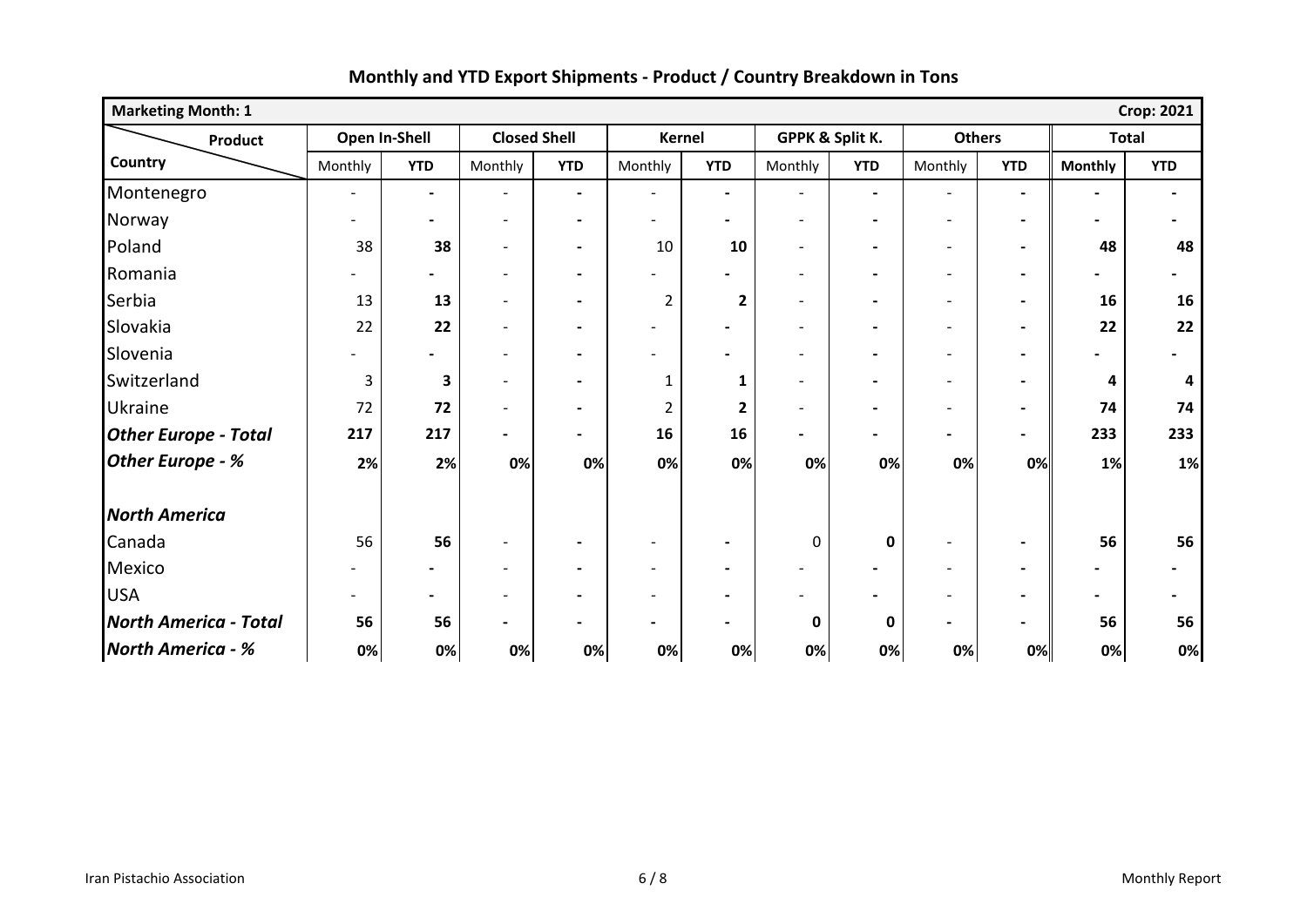| <b>Marketing Month: 1</b>    |                          |                          |                              |                          |                          |                          |                          |                |                          |                          |                          | <b>Crop: 2021</b>            |
|------------------------------|--------------------------|--------------------------|------------------------------|--------------------------|--------------------------|--------------------------|--------------------------|----------------|--------------------------|--------------------------|--------------------------|------------------------------|
| Product                      | Open In-Shell            |                          | <b>Closed Shell</b>          |                          |                          | <b>Kernel</b>            | GPPK & Split K.          |                | <b>Others</b>            |                          | <b>Total</b>             |                              |
| Country                      | Monthly                  | <b>YTD</b>               | Monthly                      | <b>YTD</b>               | Monthly                  | <b>YTD</b>               | Monthly                  | <b>YTD</b>     | Monthly                  | <b>YTD</b>               | <b>Monthly</b>           | <b>YTD</b>                   |
|                              |                          |                          |                              |                          |                          |                          |                          |                |                          |                          |                          |                              |
| <b>South America</b>         |                          |                          |                              |                          |                          |                          |                          |                |                          |                          |                          |                              |
| Brazil                       | 26                       | 26                       | $\overline{\phantom{a}}$     | $\blacksquare$           | 6                        | 6                        | $\overline{\phantom{a}}$ | $\blacksquare$ | $\blacksquare$           | $\blacksquare$           | 32                       | 32                           |
| Chile                        |                          | $\overline{\phantom{0}}$ | $\overline{\phantom{a}}$     | $\blacksquare$           | $\overline{\phantom{a}}$ | $\blacksquare$           | $\overline{\phantom{a}}$ |                | $\overline{\phantom{a}}$ | $\blacksquare$           |                          | $\blacksquare$               |
| Argentina                    | $\overline{\phantom{a}}$ | $\blacksquare$           | $\overline{\phantom{a}}$     | $\overline{\phantom{a}}$ | $\overline{\phantom{a}}$ | $\blacksquare$           | $\overline{\phantom{a}}$ |                | $\overline{\phantom{a}}$ | $\blacksquare$           | $\overline{\phantom{a}}$ | $\blacksquare$               |
| Colombia                     | $\overline{\phantom{0}}$ | $\hbox{--}$              | $\overline{\phantom{0}}$     | $\blacksquare$           | $\overline{a}$           | $\blacksquare$           | $\blacksquare$           | $\blacksquare$ | $\overline{\phantom{a}}$ | $\blacksquare$           | $\blacksquare$           | $\blacksquare$               |
| Ecuador                      | -                        | $\blacksquare$           | $\blacksquare$               | $\blacksquare$           | $\overline{a}$           | $\blacksquare$           | $\overline{\phantom{a}}$ | $\blacksquare$ | $\overline{\phantom{a}}$ | $\blacksquare$           | $\overline{\phantom{a}}$ | $\blacksquare$               |
| Paraguay                     | $\overline{\phantom{0}}$ | $\blacksquare$           | $\overline{\phantom{a}}$     | $\blacksquare$           | $\overline{\phantom{a}}$ | $\blacksquare$           | $\overline{\phantom{a}}$ | $\blacksquare$ | $\overline{\phantom{a}}$ | $\blacksquare$           | $\blacksquare$           | $\blacksquare$               |
| Uruguay                      | -                        | $\blacksquare$           | $\overline{\phantom{0}}$     | $\overline{\phantom{0}}$ | $\overline{\phantom{0}}$ | $\blacksquare$           | $\overline{\phantom{a}}$ |                |                          | $\overline{\phantom{a}}$ | $\overline{\phantom{0}}$ | $\qquad \qquad \blacksquare$ |
| Venezuela                    | -                        | $\blacksquare$           | $\overline{\phantom{a}}$     | $\blacksquare$           | $\overline{a}$           | $\blacksquare$           | $\overline{\phantom{a}}$ | $\blacksquare$ | $\overline{\phantom{a}}$ | $\blacksquare$           | $\overline{\phantom{0}}$ | $\qquad \qquad \blacksquare$ |
| <b>South America - Total</b> | 26                       | 26                       | $\overline{\phantom{a}}$     | $\overline{\phantom{0}}$ | 6                        | $\boldsymbol{6}$         | $\overline{\phantom{a}}$ | $\blacksquare$ | $\blacksquare$           | $\blacksquare$           | 32                       | 32                           |
| <b>South America - %</b>     | 0%                       | 0%                       | 0%                           | 0%                       | 1%                       | 1%                       | 0%                       | 0%             | 0%                       | 0%                       | 0%                       | 0%                           |
| <b>North Africa</b>          |                          |                          |                              |                          |                          |                          |                          |                |                          |                          |                          |                              |
| Algeria                      | $\blacksquare$           | $\hbox{--}$              | $\overline{\phantom{a}}$     | $\hbox{--}$              | $\overline{a}$           | $\blacksquare$           | $\overline{\phantom{a}}$ | $\blacksquare$ | $\overline{\phantom{a}}$ | $\blacksquare$           | $\blacksquare$           | $\qquad \qquad \blacksquare$ |
| Egypt                        | $\overline{\phantom{0}}$ | $\blacksquare$           | $\overline{\phantom{a}}$     | $\blacksquare$           | $\overline{a}$           | $\blacksquare$           | $\overline{\phantom{a}}$ | $\blacksquare$ | $\overline{\phantom{a}}$ | $\blacksquare$           | $\blacksquare$           | $\blacksquare$               |
| Ethiopia                     | $\overline{\phantom{0}}$ | $\blacksquare$           | $\overline{a}$               |                          |                          | $\blacksquare$           |                          |                |                          | $\blacksquare$           | $\overline{\phantom{0}}$ | $\blacksquare$               |
| Libya                        | 25                       | 25                       | $\overline{\phantom{a}}$     | $\blacksquare$           | $\overline{a}$           | $\overline{\phantom{a}}$ | $\overline{\phantom{a}}$ | $\blacksquare$ | $\overline{\phantom{a}}$ | $\blacksquare$           | 25                       | 25                           |
| Morocco                      |                          | $\overline{\phantom{0}}$ | $\overline{a}$               | $\blacksquare$           | $\overline{a}$           | $\blacksquare$           | $\overline{\phantom{a}}$ | $\blacksquare$ | $\overline{\phantom{a}}$ | $\blacksquare$           | $\overline{\phantom{0}}$ | $\blacksquare$               |
| Nigeria                      | $\overline{\phantom{a}}$ | $\blacksquare$           | $\overline{\phantom{a}}$     | $\overline{\phantom{a}}$ | $\overline{a}$           | $\blacksquare$           | $\overline{\phantom{a}}$ | $\blacksquare$ | $\overline{\phantom{a}}$ | $\blacksquare$           | $\blacksquare$           | $\blacksquare$               |
| Sudan                        | $\overline{\phantom{0}}$ | $\overline{\phantom{a}}$ | $\overline{a}$               | $\blacksquare$           | $\overline{a}$           | $\overline{\phantom{a}}$ | $\overline{\phantom{a}}$ |                | $\overline{\phantom{a}}$ | $\blacksquare$           | $\blacksquare$           | $\blacksquare$               |
| Tunisia                      | $\overline{\phantom{0}}$ | $\overline{a}$           | $\overline{a}$               | $\overline{\phantom{0}}$ | $\overline{a}$           | $\overline{\phantom{a}}$ | $\overline{\phantom{a}}$ |                |                          | $\blacksquare$           | $\blacksquare$           | $\blacksquare$               |
| <b>North Africa - Total</b>  | 25                       | 25                       | $\qquad \qquad \blacksquare$ | $\overline{\phantom{a}}$ | $\blacksquare$           | $\blacksquare$           | $\blacksquare$           | $\blacksquare$ | $\overline{\phantom{a}}$ | $\blacksquare$           | 25                       | 25                           |
| North Africa - %             | 0%                       | 0%                       | 0%                           | 0%                       | 0%                       | 0%                       | 0%                       | 0%             | 0%                       | 0%                       | 0%                       | 0%                           |